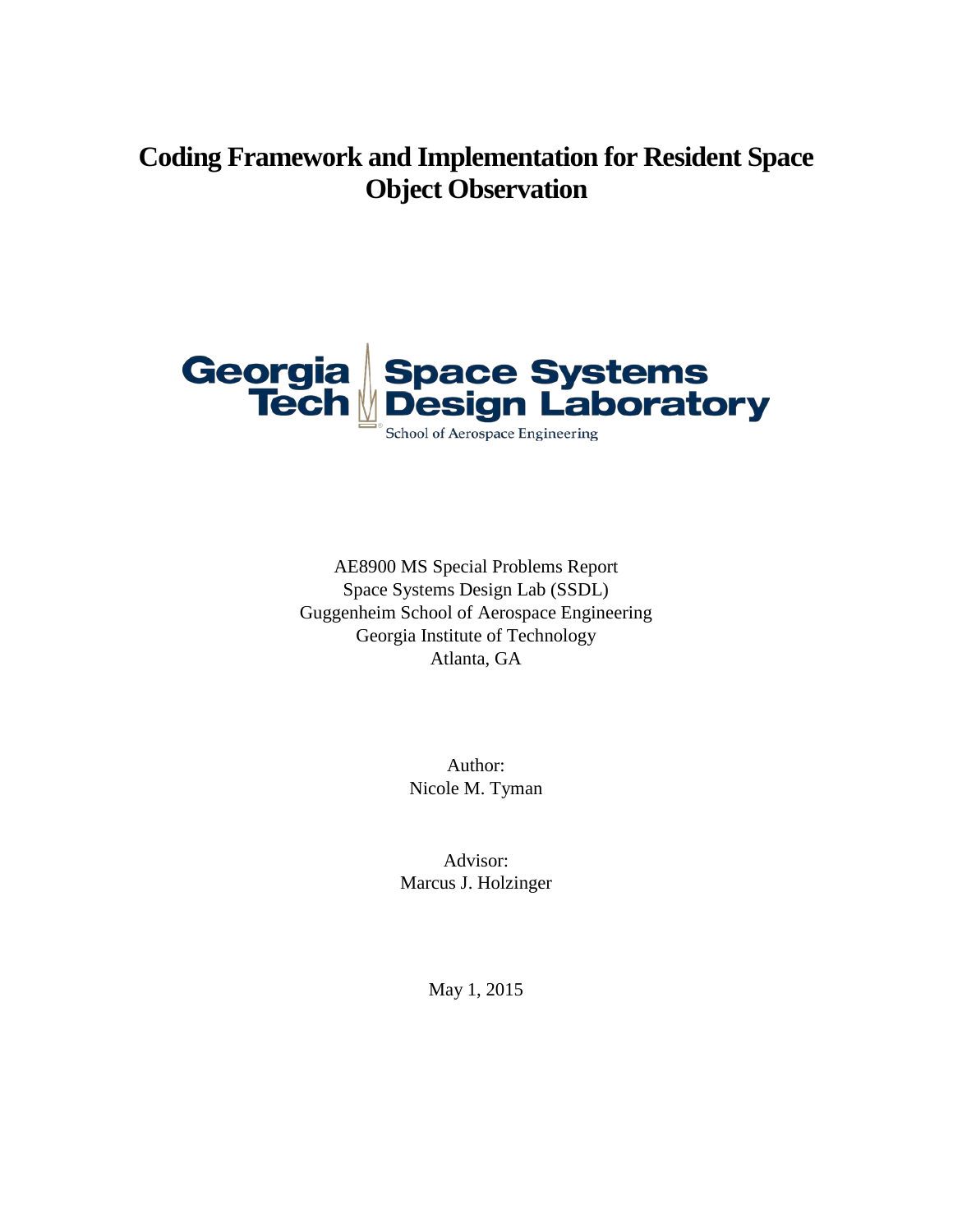# Coding Framework and Implementation for Resonant Space Object Observation

Nicole M. Tyman <sup>∗</sup>

Georgia Institute of Technology, Atlanta, GA, 30332, US

The detection, classification, and tracking of Earth-orbiting space objects is of great importance for the safety of orbiting spacecraft, motivating the improvement of the current space situational awareness (SSA) model. A revolutionary concept for SSA introduced by DARPA includes allowing independent observers to contribute observational data in order to reduce cost and introduce more space object data for the SSN. With the installment of a Raven-class telescope at the Georgia Institute of Technology, this report seeks to provide a coding framework for observations that allows for relevent contributions to the SSA concept. The information and coding architecture are illustrated, and the coding performance is analyzed. Improvements to the current architecture are introduced as future work.

#### I. Introduction

With more than 500,000 estimated space debris objects orbiting Earth, NORAD has cataloged roughly 40,000 space objects as of 2015. At relative velocities of 15 km/s, this debris can potentially collide with Earth-orbiting spacecraft, including the ISS and thousands of commercial satellites, and create more debris particulates in the process. The risks associated with these collisions include not only the loss of capital investment but also the loss of human life. It is no question that the safety of current and future space objects resides in the detection, classification, and tracking of the orbiting space debris so that the space environment is adequately modeled.<sup>1</sup>

For decades, the Space Surveillance Network (SSN) has utilized a network of sensors scattered worldwide in order to detect and catalog space objects. DARPA is currently seeking to revolutionize space situational awareness concepts by leading away from a sensor-centric model to a more data-centric model, effectively introducing more data sources and reducing cost in the process.<sup>2</sup> This concept seeks to modify the current SSN architecture to a more distributed and coordinated architecture by introducing more data sources. These data sources, whether it be backyard astronomers or research institutions, can potentially contribute to the SSN if the observation capabilities are well-matched with requirements for space object observation.

The observatory at the Georgia Institute of Technology recently acquired a Raven-class telescope to aide in the efforts of detection, classification, and tracking of space objects. Using commercial-off-the-shelf components optimized for specific observation campaigns, the Raven-class telescope can meaningfully contribute to this new SSA concept in a cost-effective build. This report seeks to describe a code implementation for the observation of resonant space object using Python and will investigate the required information architecture, python setup, code architecture, and coding performance. Future work on the code is also investigated to further improve the architecture and include a discussion for potential instrumentation change.

## II. Information Architecture

Figure 1 shows the information architecture for the main Python code, which is used for space object observations. This figure shows the information flow from the user, weather station, computer system, and instrumentation to the main Python executable code. The user defines the observation frequency and duration as well as the save file location for the observation campaign, and the user is responsible for ensuring

<sup>∗</sup>Graduate Researcher, Guggenheim School of Aerospace Engineering, 270 Ferst Drive, AIAA Non-Member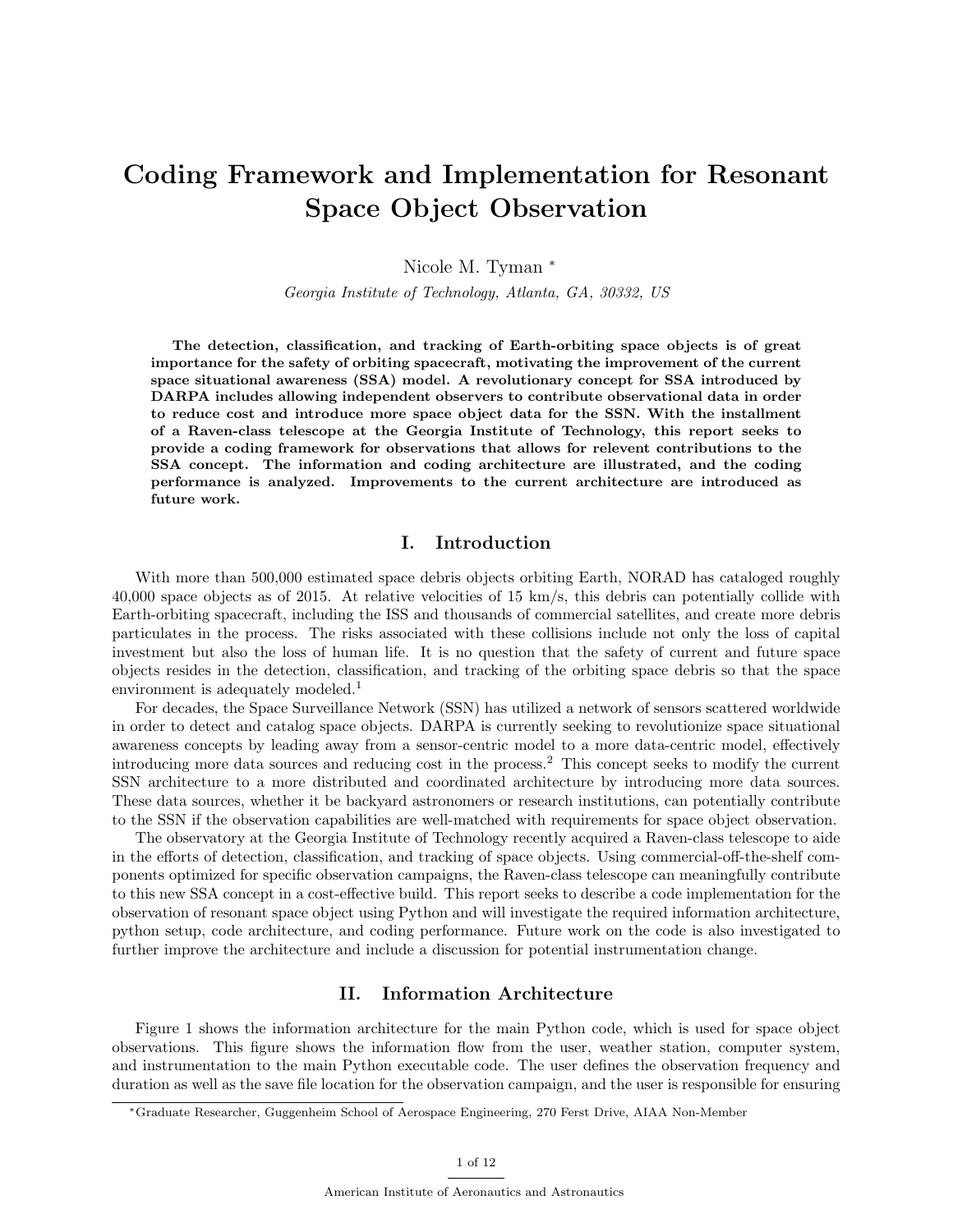connectivity of the required instrumentation. The goal of the software is to collect measurements from each instrument at the user-specified frequency and export the information as both XML and text files that may later be stored in an information database.

The main Python code defined in this report will be converted to an executable file that will govern the whole observation process. Though a graphical user interface (GUI), the user is able to select the observation frequency and duration inputs, test the Internet connection, initiate the observation, and save the image and sensor data. Once the observation is initiated, the executable will utilize event threading in order to ensure synchronized measurements at the required frequency and duration. The executable will then store instrumentation and weather station data as an XML and TXT files that may later be converted to a single XML file with fields defined by the O2SDK XML standard for space object observations.

The XML file may then be uploaded to BaseX, which is an XML database module for Python. If a web host allows for database access, users may access the XML file through secure authentication over the web. Using this information architecture, a database of observations can be maintained and used for improvement of the current space situational awareness model.



Figure 1. Code architecture for the main Python code. The user block signifies all that is available to or operable by the user, and the function call flows are illustrated

## III. Python Setup

Python packages are available online from various universities and independent software developers. These packages have the benefit of offering optimized functions in terms of computation speed that potential developers may use in their own coding algorithm. These packages allow users to spend less time overcoming the learning curve associated with working in a new computing language and more time formulating and developing a working code. Creating working code more efficiently with respect to time and computational speed using these Python extensions and packages follows the cost-effective goal of the data-centric changes to the space domain awareness model.

The following Python packages have offered substantial contribution to the project:

- BeautifulSoup
- ElementTree
- wxpython
- pyflycapture2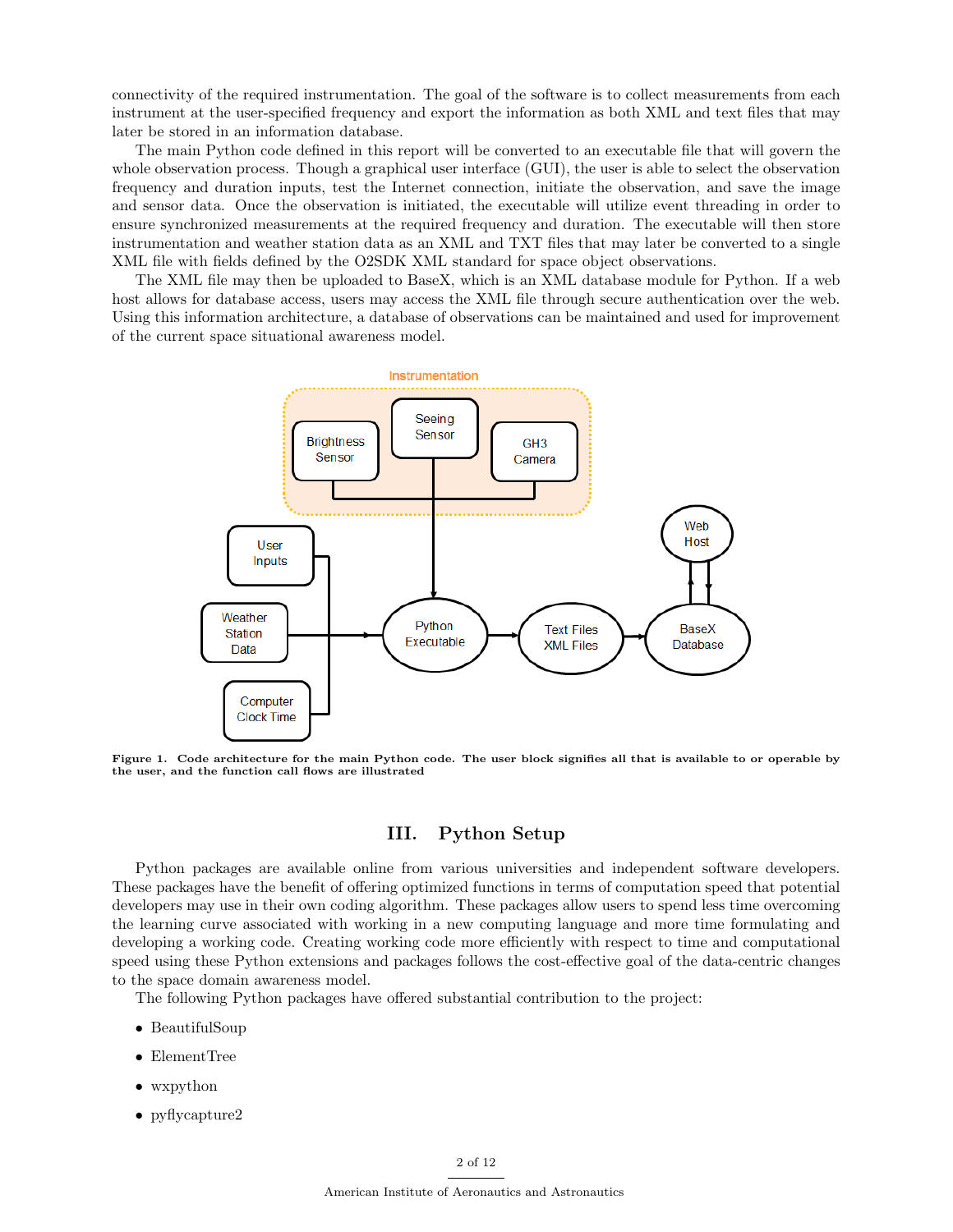BeautifulSoup is Python library that is currently licensed under MIT. This package extracts and parses data available from an HTML or XML document, and allows for the developer to parse efficiently through the elements and its attributes. The project uses this package to extract the weather station information by parsing through the station's weather data attributes. The extracted fields can then be processed and passed into an XML structure.

ElementTree is a package that allows the storage of hierarchical data structures using simplified functions and is used to wrap the structured weather information into an XML format. While the structure of the file is pre-defined based on the information headers, this package is used to easily create the file structure that is later saved using the save2xml() function.

Wxpython is a Python-specific GUI toolkit that wraps a cross-platform GUI library written in C++. This package introduces a graphical user interface to the main Python code, which allows input and eventtriggered control from the user. The package includes many basic GUI items, including radioboxes, buttons, and text boxes, and allows for the developer to bind events and functions that seem intuitive to the user.

Pyflycapture2 is Python binding for the FlyCapture API used for Point Grey cameras. While the camera can operate though Point Grey's own software, this package allows for Python to access functions defined in the FlyCapture SDK library documentation. This allows the developer to access various camera commands and settings, including camera connection, image capture, and frame rate and image resolution settings. This code is used to connect and access the camera when storing the image data.

All of the aforementioned packages are available for free use, and example code using some of the packages has been supplied under the samples folder on GitHub. For this project, Python version 2.6 for Windows is used to develop the code.

#### IV. Code Architecture

The code architecture for the project is shown in Figure 2. The user is able to define the measurement variables, the save file directory, and url of the weather station into the GUI Panel of the code, while ensuring that all of the required instrumentation is connected and operating. Through the graphical interface, the user can select whether to ensure Internet connection, change the current file saving directory, or start the measurements. Testing the Internet connection commands the code to test whether the user-supplied url is reachable, which will then trigger a successful or erroneous dialog box. Changing the current file directory opens a directory dialog, and the choice of a folder triggers the change of the save file location. When the user selects "start," the event triggers the initiation of three measurements. Threading is used to simultaneously initiate three functions: weatherobs(), camobs(), and runtime().

The weatherobs() function is divided into two subfunctions: collect weather() and save2xml(). The prior subfunction connects to the weather station via the user-supplied url and extracts relevant data from the HTML. A filename is then created based on the time of the measurement, and then save2xml() is executed. This subfunction saves the data into an XML file into the specified directory using the aforementioned filename. The files are then indented using the IndentPrintXml() function after the file is saved as an XML file, which is purely done for the aesthetics of the XML file.

The camobs() function connects to the Point Grey camera, takes an image from the camera using the default values for frame rate and image size, disconnects the camera, and saves the image array as a TEXT file. The filename for the TEXT file is derived similarly as in the weatherobs() function, where the time of the meaurement is included.

The runtime() function allows the threading execution to occur for the user-defined frequency. While each of the threads initiate at the same time, each thread must wait until the other threads have executed before stopping if the join() function is included. Even if the two measurement threads execute below the user-defined frequency, this function allows for a new iteration of measurements to occur after the desired time has elapsed for each measurement.

All save files currently are constructed by using the time of the measurement in the name of the file, along with the notation of w for weather station data and c for image data. After an XML file and text file are created from the observation campaign, the user can then upload the XML file into BaseX, which is a Python database. If the web host allows pulls from databases, the XML files can then be pulled using specific authentication, allowing information from the file to be made available upon inquiry.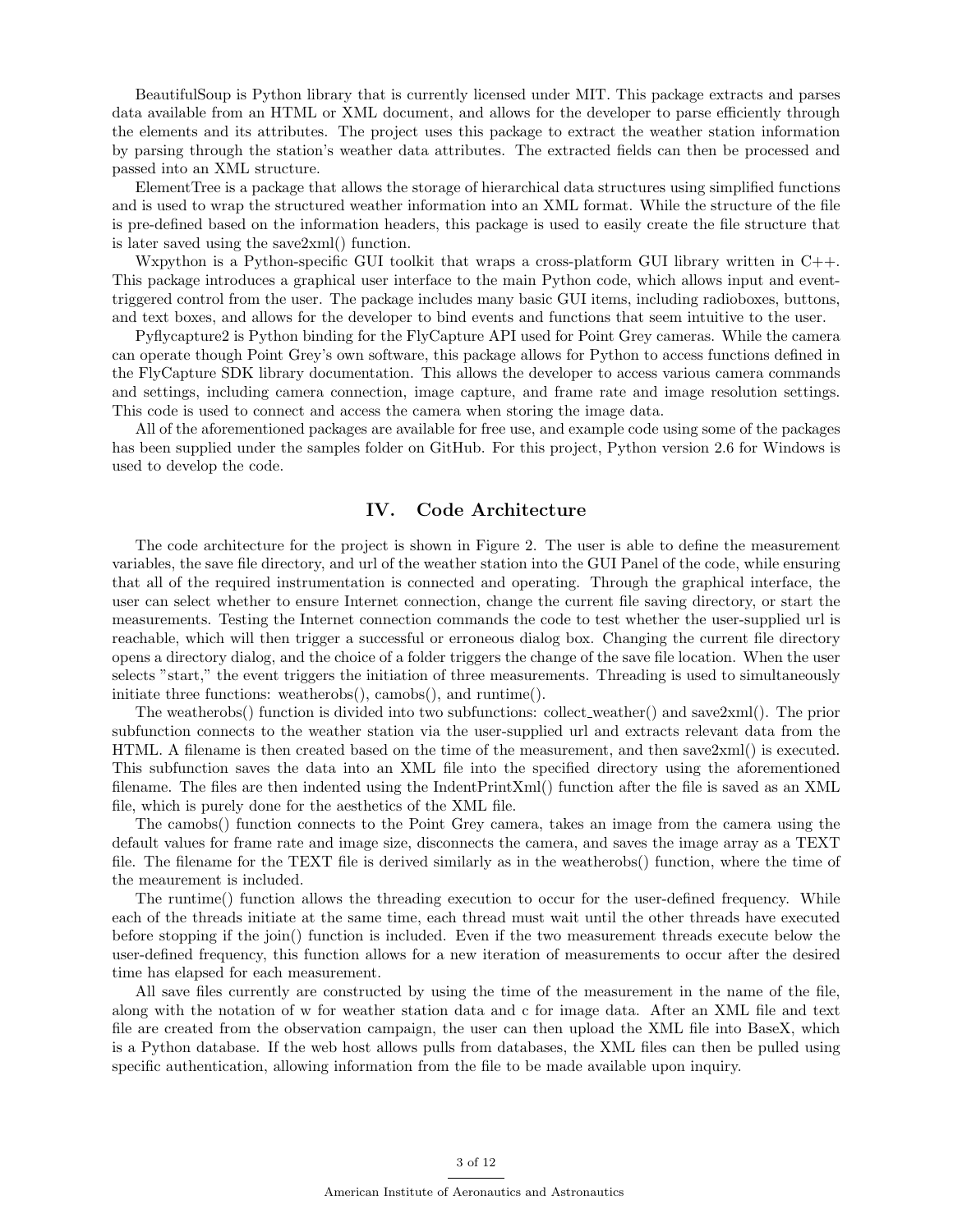

Figure 2. Code architecture for the main code, showing the functional progression from user, system, url, and instrumentation data to the Python executable.

# V. Coding Performance

The performance of the main code is investigated in terms of CPU time using the timeit() module and the results are shown in Table 1. This test was performed on a Lenovo Yoga tablet PC with wireless Internet connection for the test frequency of 25 Hz using a Point Grey Grasshopper 2 camera (model number GRAS-14S3C-C).

| Function            | Run Time(s) |
|---------------------|-------------|
| weatherobs()        | 0.208       |
| collect_weather()   | 0.198       |
| save2xml()          | 0.005       |
| $\text{camobs}()$   | 0.308       |
| $start\_capture()$  | 0.018       |
| $\text{ runtime}()$ | 0.040       |

Table 1. Run time of each function in the thread.

Since the code is divided into three threads, each thread is examined for run times. The thread that calls weatherobs() runs at nearly five times the required speed. The weatherobs() function is composed of the collect weather() function and the save2xml() function, and the bulk of the time is spent collecting the weather information. The high run time which may be attributed to the limited Internet speed, and may increase given a faster connection. The thread that calls camobs() runs into a similar problem, but the bulk of the time is spent initiating the connection to the camera. Image capture itself only took 0.018 seconds, which would match the required time for each observation. Overall, the code does show promise to execute at the maximum frequency of the camera as long as a fast Internet connection is secured and the camera connection and frame rate settings are initiated before the observation occurs.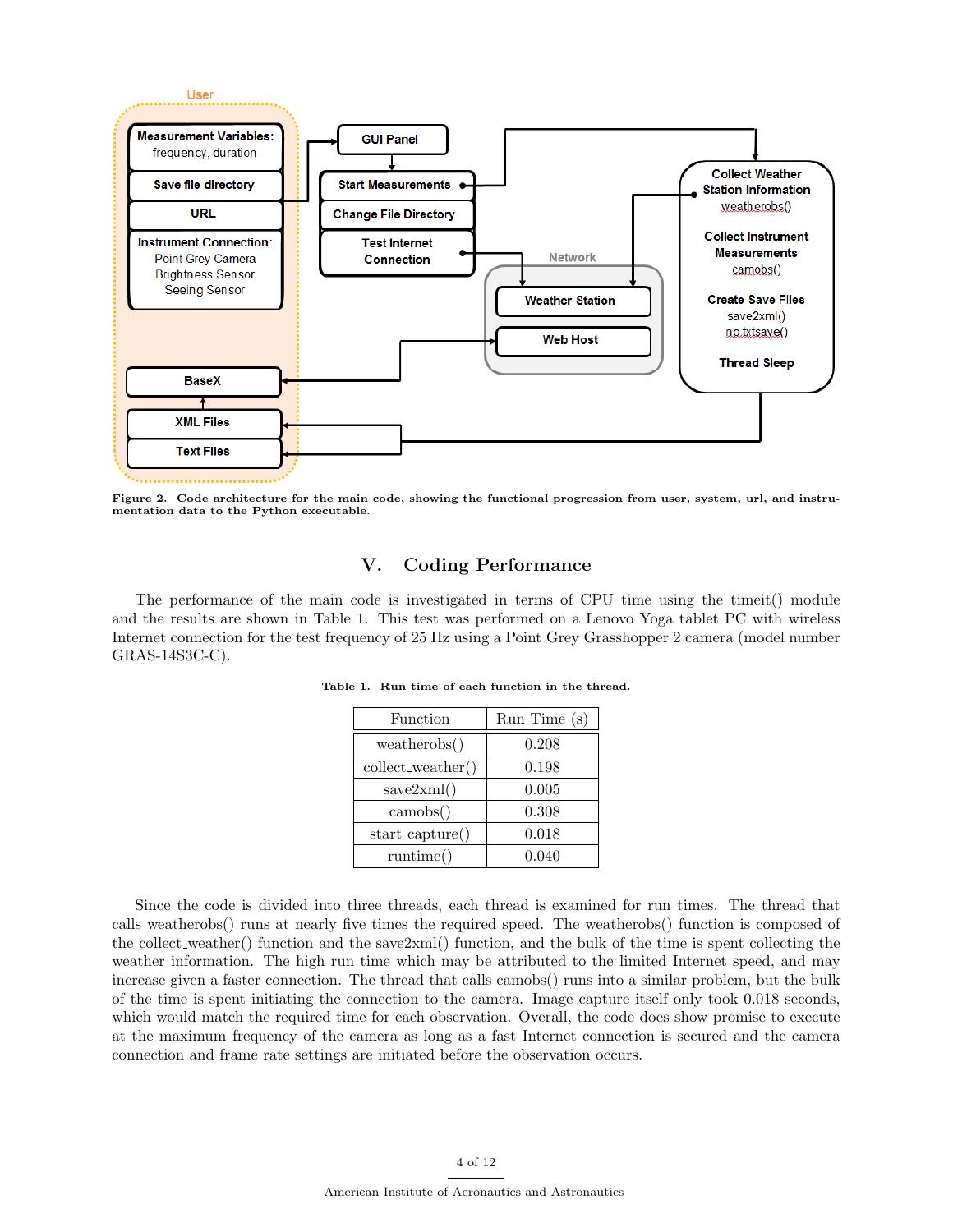# VI. Conclusions and Future Work

By providing a coding framework and implementation for space object observations, the telescope at Georgia Tech may contribute to the SSA concept and provide relevant data to the SSN. The code has been attached in the Appendix, and the report outlines the information and coding architecture as well as the Python setup and coding performance. The code allows for the measurements to be taken at the desired frequency and observation duration. While the current camera code shows the required code to get the camera operational, the code shows potential timing improvement through the initiation of the camera before measurements, setting the required frame rate for image capture, and securing a fast and reliable Internet connection.

The issue of improving the camera code is saved for future work as the camera options may not be finalized. With the impending addition of a USB Point Grey camera, there have been concerns whether there will be issues of compatibility. While Point Grey cameras do have Direct Show driver support, which should allow compatibility with the software, drivers can be created using the X2 standard for SkyX to ensure compatibility. If SkyX were to be used for camera and mount control, the Python code can then be modified for SkyX interfacing and optimized in performance.

Another future work option includes setting up the Python database using BaseX. While it is possible for BaseX to allow user-authenticated web access to the database, more investigation can be made into setting up and testing this process. Overall, the future work aims to build up the current coding framework in order for the telescope at Georgia Tech to be fully capable of providing a database solution to the SSA concept.

## Appendix

```
- coding: utf-8 -∗-
  ""
  Created on Tue Mar 31 14:57:26 2015
  # Program starts when user has moved the mount and wants to initiate taking
  # pictures, program will save data and take information from computer
    A f ter process is finished, can have another program to process through and
  # create an xml file
 9
11 \# Purpose: Allow the user to start observations set at certain frequencies
  # All user-defined items must be defined in the class (TimerClass)
13
  # List of modules used/need to install:
15 \# numpy, BeautifulSoup, ElementTree, wxpython, py2flycapture2
  @author: Jitterbug (Nicole Tyman)
17 """"
  # Import all modules
19 import os
  import timeit
21 import s y s
  import time
23 import datetime
  import threading
25 import numpy as np
27 from bs4 import BeautifulSoup
  import urllib2
29
  from xml. etree import ElementTree
31 from xml. etree. ElementTree import Element
  from xml. etree. ElementTree import SubElement
33 from lxml import etree
35 global freq
37 \# User input
  url=" http://www.weatherlink.com/user/gtmaui/index.php?view=summary&headers=1"
_{39} page=urllib2.urlopen (url)
  start\_date = datetime.data
```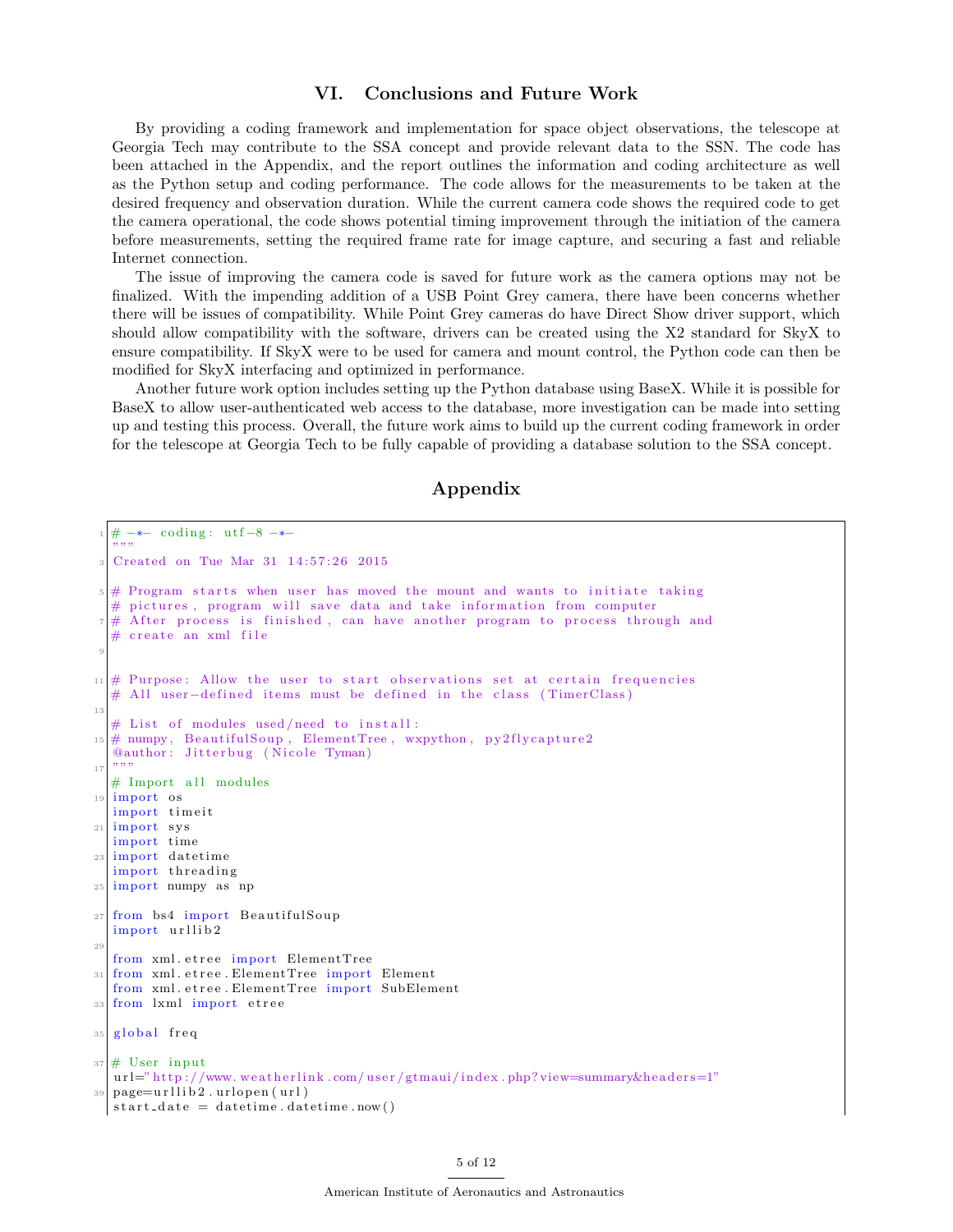```
41
   def collect_weather():
_{43} page=urllib2.urlopen(url)
       soup = BeautifulSoup(page.read())45 data=soup . find All ('td',\{\cdot\;\text{class}\;'\text{...}\;'\text{summary-data}\;)return (data)47
       # Makes the xml file indented
_{49} def IndentPrintXml(fn):
       assert fn is not None
\sigma_{51} parser = etree. XMLParser (resolve-entities=False, strip-cdata=False)
       document = etree.parse(fn, parser)53 document . write (fn, pretty_print=True, encoding='utf-8')
55 def save2xml(data, filename):
       # Create the xml file
57 # Create the root, WeatherData
       # The root, elements, etc. cannot include spaces
\overline{\text{59}} weatherdata = Element ( 'GTWeatherData')
61 # Create a subelement: Temperature
       tem = SubElement ( weatherdata, 'OutsideTemp')
63
       # List all the information extracted from the image
\epsilon_{65} tempcurr = SubElement (tem, 'Current')
       tempcurr.text = data[1].string67
       temphigh = SubElement(tem, 'TodaysHigh')_{69} temphigh . text = data [2] . string
\begin{array}{rcl} \text{[7]} & \text{[temperature]} & \text{[7]} \\ \text{[7]} & \text{[7]} \end{array}temphightime . text = data \lceil 3 \rceil . string
73
       templow = SubElement(tem, 'TodaysLow')\tau_{5} templow text = data [4] string
\vert templowtime = SubElement ( tem, 'TodaysLowTime')
       templowtime . text = data [5]. string
79
       ## Create the subelement: Outside humidity
81 oh = SubElement (weatherdata, 'OutsideHumidity')
       ohcurr = SubElement( oh, 'Current')\begin{array}{c|c} \n\text{softmax} & \text{delta} & \n\end{array}ohhigh = SubElement(oh, 'TodaysHigh')|85| ohhigh . text = data [8] . string
        ohhigh time = SubElement( oh, 'Today8HighTime')|87| ohhightime . text = data [9]. string
       ohlow = SubElement( oh, 'TodaysLow')89 ohlow . text = data [10] . string
       ohlowtime = SubElement( oh, 'TodaysLowTime')91 ohlowtime . \text{text} = \text{data} [11]. string
|93| # Create the subelement: Inside Temp
       it = SubElement( weatherdata, 'InsideTemperature') )95 itcurr = SubElement (it, 'Current')
       it curr.text = data [13].string97 it high = SubElement (it, 'TodaysHigh')
        i thigh . text = data [14] . string
99 ithightime = SubElement( it, 'TodaysHighTime')
       it hightime. text = data [15]. string
_{101} itlow = SubElement (it, 'TodaysLow')
        \text{itlow.text} = \text{data} \left[ 16 \right]. string
_{103} itlowtime = SubElement( it, 'TodaysLowTime')
       itlowtime.text = data [17].string
105
       # Create the subelement: InsideHumidity
_{107} ih = SubElement (weatherdata, 'InsideHumidity')
       \text{ihcurr} = \text{SubElement}(\text{ih}, \text{ 'Current'})_{109} ih curr text = data [19]. string
       ih high = SubElement(ih, 'TodaysHigh')
```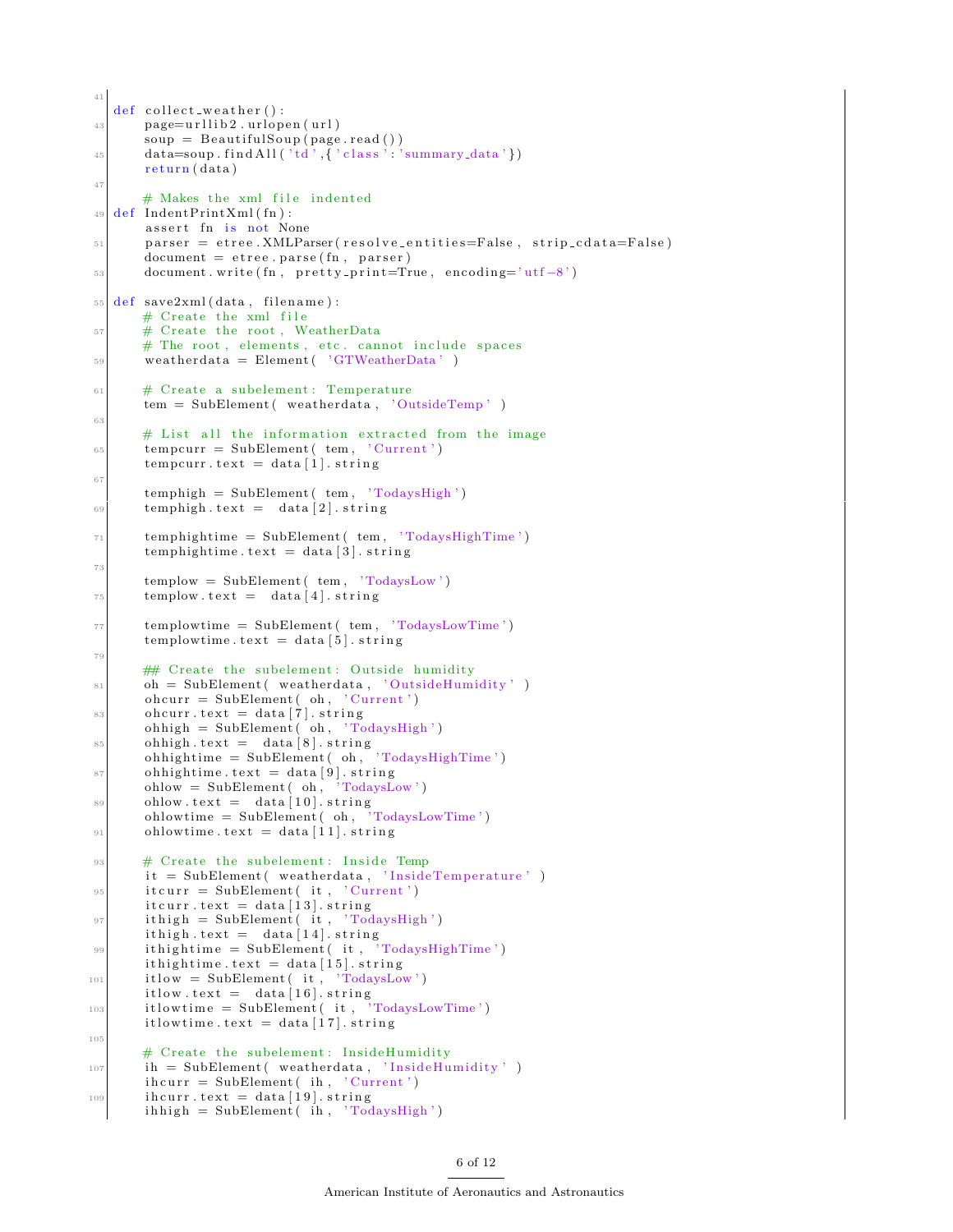```
_{111} ih high . text = data [20]. string
       ih hightime = SubElement (ih, 'TodaysHighTime')
113 ih hightime.text = data [21].string
        ihlow = SubElement(ih, 'TodaysLow')_{115} ihlow . text = data [22] . string
        \text{ihlowtime} = \text{SubElement}(\text{ih}, \text{ 'TodaysLowTime'})_{117} ihlow time. text = data [23]. string
119 # Create the subelement: Heat Index
       hi = SubElement ( weatherdata, 'HeatIndex')
_{121} hicurr = SubElement (hi, 'Current')
       hicurr.text = data [25].string
_{123} hihigh = SubElement (hi, 'TodaysHigh')
        hi high . text = data [26] . string
125 hihightime = SubElement (hi, \overline{C} TodaysHighTime')
       hi hightime. text = data [27]. string
127
       # Create the subelement: Wind Chill
|129| wc = SubElement (weatherdata, 'WindChill')
       wccurr = SubElement(wc, 'Current')131 wccurr . text = data [31]. string
       wclow = SubElement(-wc, 'TodaysLow')133 wclow . \text{text} = \text{data} [34] . string
        wclowtime = SubElement ( wc , 'TodaysLowTime ' )
135 wclowtime . \text{text} = \text{data} [35]. string
_{137} # Create the subelement: Dew Point
       dp = SubElement( weatherdata, ' DewPoint')_{139} dpcurr = SubElement (dp, 'Current')
       \text{d} pcurr \text{. text} = \text{data} \left[ 37 \right] . string
_{141} dphigh = SubElement (dp, 'TodaysHigh')
        dphigh . \text{text} = \text{data} \left[ 38 \right] . string
_{143} dphightime = SubElement (dp, 'TodaysHighTime')
       dphightime. text = data [39] . <math>string</math>_{145} dplow = SubElement (dp, 'TodaysLow')
       dplow \tanctan 40. string
_{147} dplowtime = SubElement (dp, 'TodaysLowTime')
       dplowtime . text = data [41] . string
149
       # Create the subelement: Barometer
151 bm = SubElement (weatherdata, 'Barometer')
       bmcurr = SubElement( bm, 'Current')_{153} bmcurr . text = data [43]. string
       bm{h} = SubElement( bm{m}, 'TodaysHigh')_{155} bmhigh . \text{text} = \text{data} [44] . \text{string}bmhightime = SubElement (bm, 'TodaysHighTime')
_{157} bmhightime . text = data [45]. string
       bmlow = SubElement ( bm, 'TodaysLow ' )
_{159} bmlow . \text{text} = \text{data} [46] . string
       bmlowtime = SubElement (bm{b}, 'TodaysLowTime')
_{161} bmlowtime . text = data [47]. string
163 # Create the subelement: Bar Trend
       bt = SubElement( weatherdata, 'BarTrend')_{165} btcurr = SubElement (bt, 'Current')
       b t curr \tanctan 49. string #55
167
       # Create the subelement: Wind Speed
169 ws = SubElement (weatherdata, 'WindSpeed')
        wscurr = SubElement(ws, 'Current')\text{171} w scurr . text = data [55]. string
        wshiph = SubElement( ws, 'TodaysHigh')\begin{array}{rcl} \text{173} \end{array} wshigh . text = data [56]. string
        wshightime = SubElement ( ws , ' TodaysHighTime ' )
\text{u}^{175} wshightime text = data [57]. string
177 # Create the subelement: Wind Direction
       wd = SubElement ( weatherdata , ' WindDirection ' )
\text{179} wdcurr = SubElement ( wd, 'Current')
       wdcurr . text = data [61] . string
```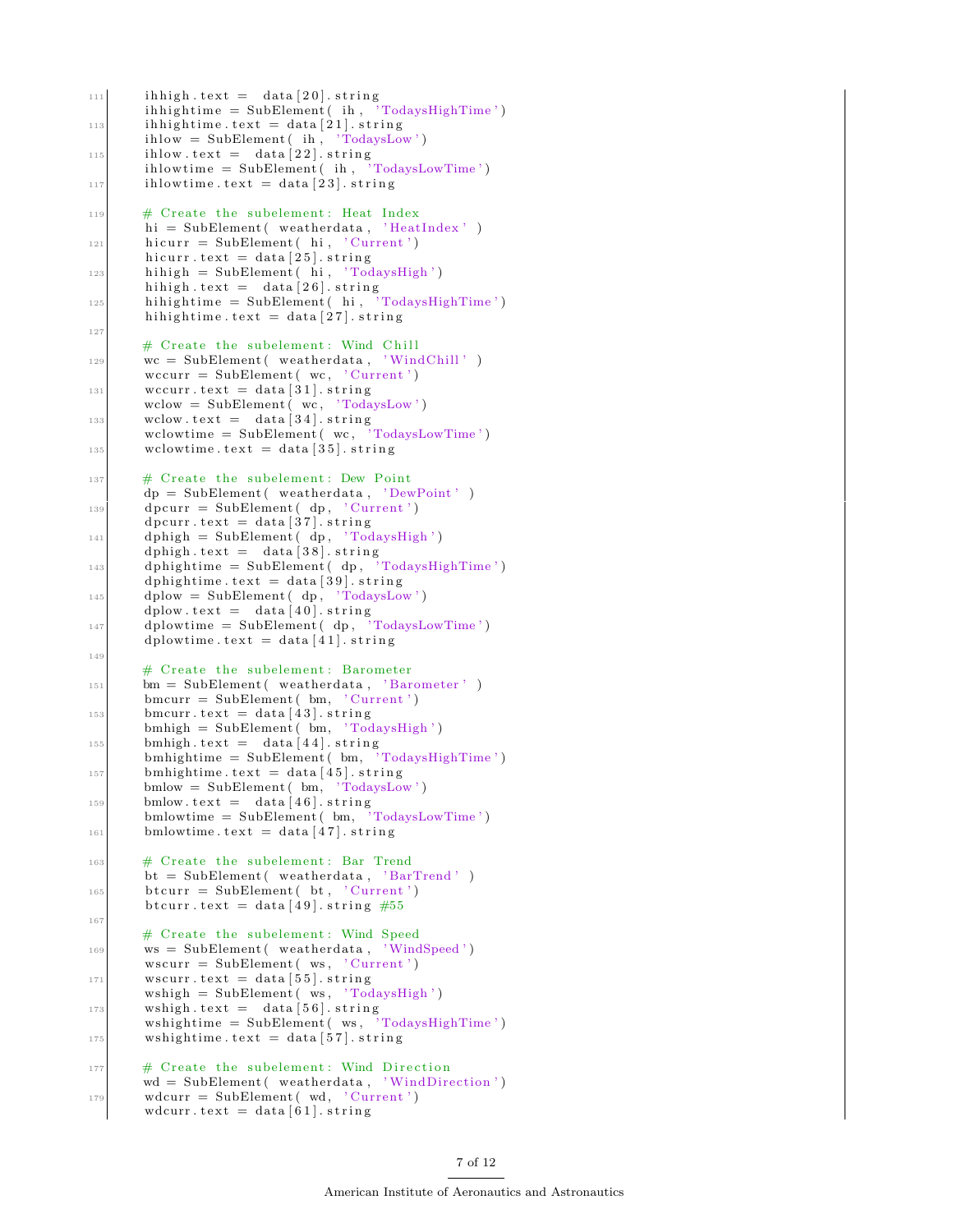```
# Create the subelement: 12 Hour Forecast
183 hrfc = SubElement (weatherdata, 'TwelveHrForecast')
        h r f c . t ext = data [66]. string
185
        # Create the subelement: Average Wind Speed
187 aws = SubElement (weatherdata, 'AvgWindSpeed')
        awstm = SubElement( aws, 'TwoMinute')\begin{array}{lll} \text{await } \text{text} & \text{start} = \text{data} \left[ 67 \right]. \text{ string} \\ \text{awstem } = \text{SubElement} \left( \text{ aws }, \text{ 'TenMinute'} \right) \end{array}awstem = SubElement( aws,
191 awstenm. text = data \begin{bmatrix} 6 & 8 \end{bmatrix}. string
193 # Create the subelement: Wind Gust Speed
        wgs = SubElement( weatherdata, 'WindGustSpeed')195 wgstm = SubElement (wgs, 'TwoMinute')
        wgstm.text = data [73].string
_{197} wgstenm = SubElement (wgs, 'TenMinute')
        wgstenm. text = data [74] . string199
        # Create the subelement: Rain
_{201} rain = SubElement (weatherdata, 'Rain')
        rr = SubElement( rain, 'Rate')203 rr . text = data [81]. string
        rd = SubElement( rain , 'Day')205 rd. text = data [82]. stringrs = SubElement( rain , 'Storm')207 rs.text = data [83].string
        rm = SubElement( rain , 'Month')209 rm . text = data [84]. string
        ry = SubElement( rain , 'Year')211 ry. text = data [85]. string213 # Create the subelement: Last Hour Rain
        \ln r = \text{SubElement}(\text{ weatherdata}, \text{'LastHourRain'})215 lhrr = SubElement (lhr, 'Rate')
        lnrr . \text{text} = data [87]. \text{string}217
        # Save the file
219 output-file = open (filename, 'w')
        output file . write (\cdot '<?xml version ="1.0"?>')
221 output_file.write (ElementTree.tostring (weatherdata))
        output_file.close()
223
        IndentPrintXml(filename)
225
   def weather obs () :
227 #Check to see if each thread starts at same time
   \# time = date time. date time . now ()
229 \# print time
231 #t0 = time.clock ()
        weatherd at a = collect_weather ()
_{233} #t1 = time.clock()
       #print t1-t0235
        now = datetime.data. datetime. now ()
nowstr = str (now . year) + ' \cdot ' + str (now . month) + ' \cdot ' + str (now . day) + ' \cdot ' + \
        str (now . hour) + '_' + str (now . minute) + '_' + str (now . second) + '_' + \
239 \text{ str} (\text{now. microsecond})# Generate filename and save to file
_{241} filename = nowstr
        filename + 'w
243 \leftarrow #filename += str (time.time()).replace('.','.')
        filename += '.xml
245save2xml (weatherdata, filename) #Puts data into xml
247
_{249} def camobs ():
        #Check to see if each thread starts at same time
```
181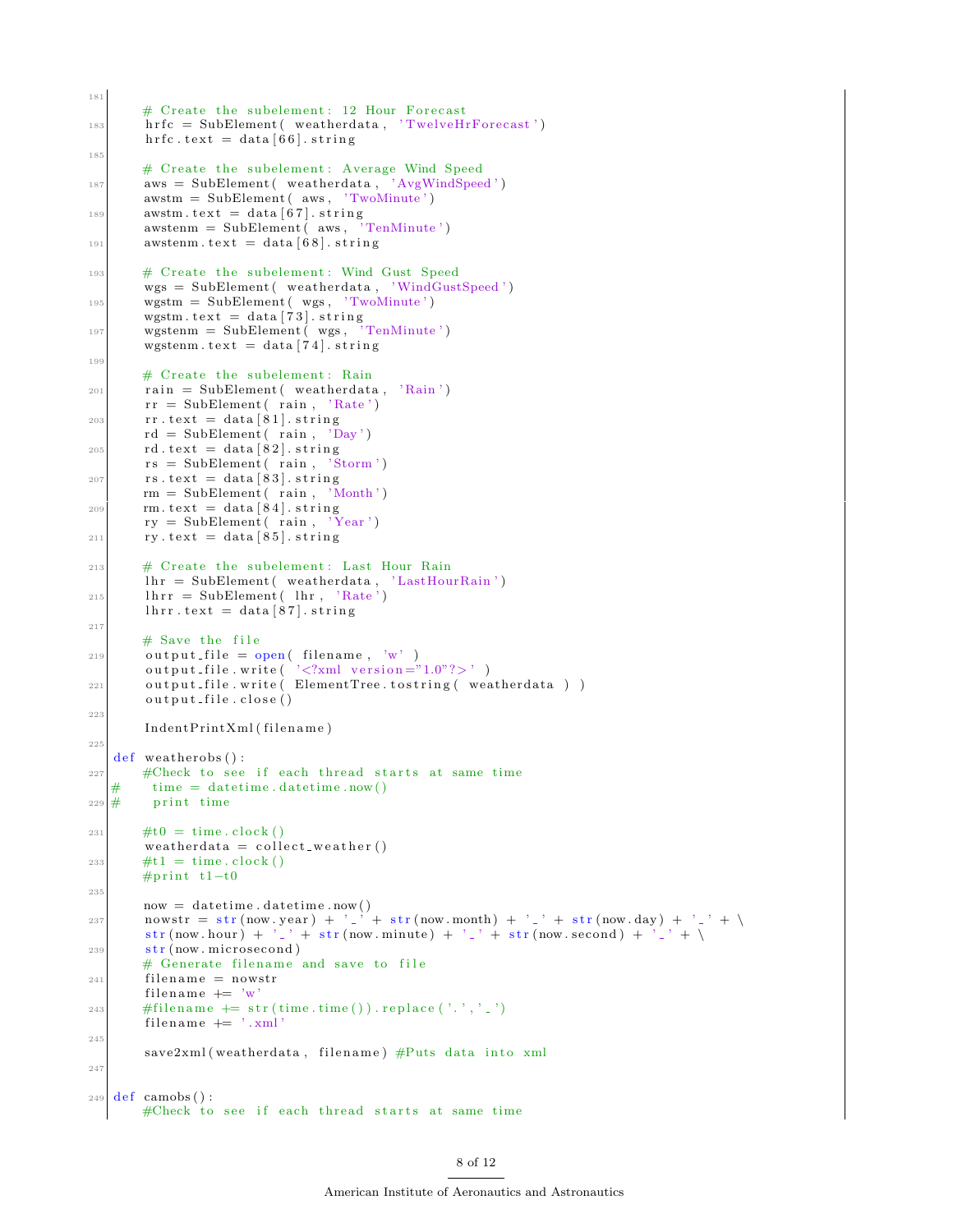```
251 #time = date time. date time. now ()
       #print time
253 import flycapture2 as fc2
       import numpy as np
255c = fc2. Context ()
257 c. connect (*c. get\_camera\_from\_index(0))c. set\_video\_mode\_and\_frame\_rate (fc2. VIDEOMODE\_1280x960Y16,259 fc2 .FRAMERATE_7_5)
       c. start\_capture()_{261} im = fc2. Image ()
       b = [np.array(c.retrieve_buffer(im)) .sum() for i in range(80)]263 a = np. \arctan(\text{im})c. stop\_capture()265 c.disconnect()
267 now = date time . date time . now ()
       nowstr = str (now . year) + \cdot \cdot \cdot + str (now . month) + \cdot \cdot + str (now . day) + \cdot \cdot + \setminus\text{str}(\text{now}, \text{hour}) + \frac{1}{2} + \text{str}(\text{now}, \text{minute}) + \frac{1}{2} + \text{str}(\text{now}, \text{second}) + \frac{1}{2} + \sqrt{\frac{1}{2}}str(now\cdot microsecond)271 # Generate filename and save to file
        filename = nowstr_{273} filename += 'c
       #filename + str (time.time()).replace ('.','.')
275 filename + \rightarrow \cdot \pm x \dot{t}277 np. savetxt (filename, a, delimiter=',')
279 def runtime (freq):
       \#Since all threads need to start after 1/\text{freq} seconds, use the join function
281 # This way, the thread waits until this function is done, then allows for
       # the next thread to occur
283 #time.sleep (1.0/\text{freq})time. sleep (1.0/\text{freq})285
287 \# Measure time each code operates
   #print min(timeit.Timer(weatherobs).repeat(3, 50))/50
289 \text{#print} min (time it. Timer (collect_weather). repeat (3, 50))/50
   #print min (timeit. Timer (runtime). repeat (3,50))/50
291
   def is_number(x):
293 try:
            float(x)295 return True
        except ValueError:
297 pass
299 trv:
            import unicodedata
301 unicoded at a . numeric (x)return True
303 except (TypeError, ValueError):
            p as s
305 return False
307 class TimerClass (threading Thread):
       \text{timearray} = \text{np. array} ([])309
        def \ __init__(self, freq, obsdur):
311 self. freqinput = freq
            self. obsdur = obsdur313 threading. Thread. \text{1} init<sub>--</sub>(self)
            self.event = threading.Event()315 self.count = 1
            self. is running = True317
        def \ run(self):319
            while self.count < self.freqinput and self.isrunning:
```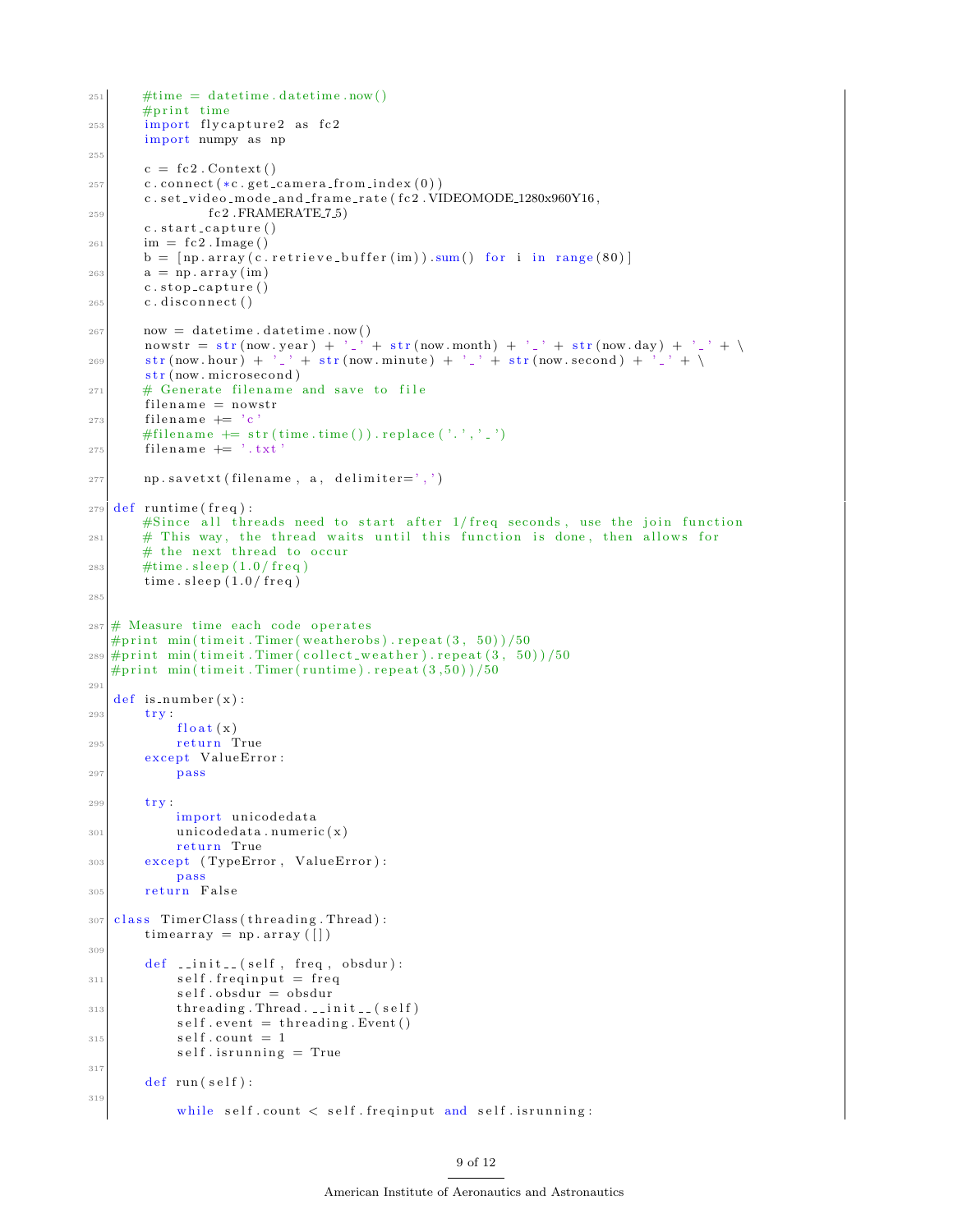```
321
                #print self.count, print_time(), time.clock(), 'Time: %f' % time.time()
\text{self. timestamp} = \text{np.r.} [\text{self. timestamp}, \text{ time. clock()}]self. weather data = collect-week, weather()325# Generate filename and save to file
327 filename = \sqrt[n]{w}filename + \frac{1}{s} str (self.count)
\text{#filename } \text{+=} \text{ str} \left( \text{time} \cdot \text{time} \left( \right) \right) \text{. replace} \left( \begin{array}{c} \cdot & \cdot & \cdot \\ \cdot & \cdot & \cdot \end{array} \right)filename += '.xml'
331
                save2xml (self. weatherdata, filename) #Puts data into excelsheet
\# \text{self. event. wait} (0.04)self.count += 1335 \#time \ . \ sleep \ (0.04)#print self.count
337 print self.timearray
339 def stop(self):
            self.event.set()341
   import wx
343
   class ObsPanel (wx. Panel) :
345 def \text{-init} (self, parent):
            wx. Panel. \ldots in it \ldots (self, parent)
347 self.newpath = os.getcwd();
349 \# create some sizers
            mainSize = wx. BoxSize (wx. VERTICAL)
351 grid = wx. GridBagSizer (hgap=5, vgap=5)
            hSize r = wx.BoxSize r (wx.HORIZONTAL)353
            # A multiline TextCtrl – This is here to show how the events work in this program,
       don't pay too much attention to it
* * self . logger = wx. TextCtrl(self, size = (200,300), style=wx. TEMULTILINE | wx.
       TE READONLY)
357 # Frequency input
            self. freq = wx. StaticText(self, label="Frequency (Hz):")s s s | self.obsdur = wx. Static Text (self, label="Observation Duration (s):", size= (180,-1))
            self. frequency = wx. TextCtrl(self, size = (80, -1))361 self.obsdurbox = wx. TextCtrl(self, size=(80,-1))
            grid. Add(self. freq, pos = (1,0))
_{363} grid . Add(self. freqbox, pos = (1,1))
            grid. Add(self. obsdur, pos = (2,0))
_{365} grid . Add(self.obsdurbox, pos = (2,1))
367
            # Save file input
\frac{369}{4} Shows the current save file location and allows the user to change
            # the location
371 self. fltext = wx. StaticText (self, label="Save File Path:")
            grid. Add(self. fltext, pos = (3,0))
s^{373} self . fl = wx. TextCtrl(self, value=str(self.newpath), size=(250,-1))
            \hbox{grid}.Add( self.fl , pos = (4,0) \, , \; span = (1,2) \, )375
            # Create a change save directory button
\text{self. buttons} \text{submax} = \text{wx. Button}(\text{self.} \text{label=?} \text{Change Directory'})self. Bind (wx.EVT.BUTTON, self. OnChangeDirClick, self. buttonsave)
379 grid . Add (self . buttonsave, pos = (5,0))
381 # Test Connection button
            self. button =wx. Button (self, label="Test Connection")
383 self. Bind (wx. EVT. BUTTON, self. OnConClick, self. button)
385 # Start button
            self. button2 =wx. Button (self, label="Start")
387 self. Bind (wx. EVT BUTTON, self. OnStart Click, self. button2)
```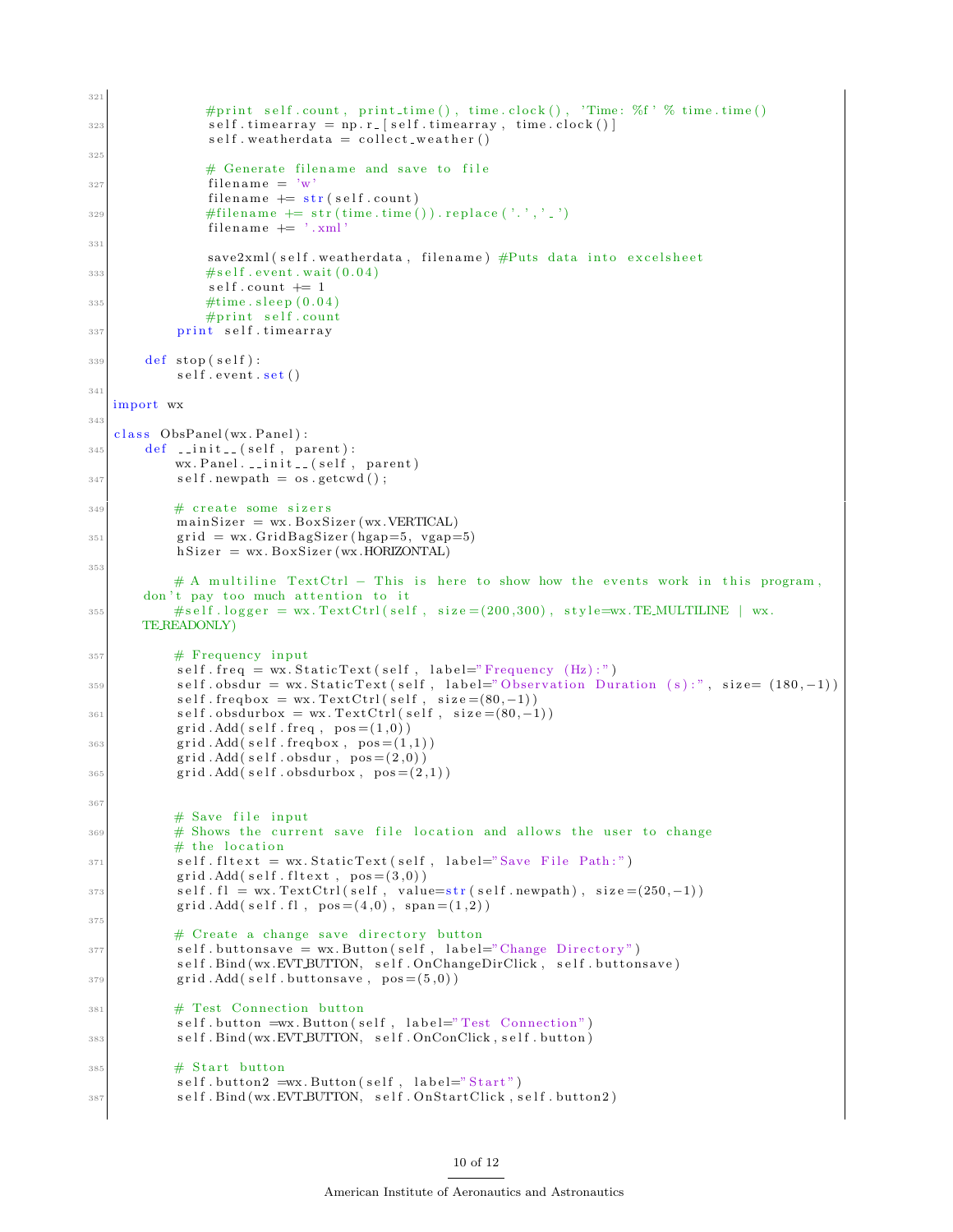```
\frac{4}{389} \frac{4}{389} \frac{4}{389} \frac{1}{389}grid. Add((-1, 5), pos = (7,0))391
           hSizer. Add(grid, 0, wx. ALL, 1)4hSizer. Add(self. logger)
           main Sizer . Add (h Sizer, 0, wx. ALL, 3)
395 mainSizer.Add(self.button, 0, wx.CENTER)
           main Sizer . Add (self. button2, 0, wx. CENTER)
397 self. Set Sizer And Fit (main Sizer)
399 def OnChangeDirClick (self, event):
_{401} dlg = wx. Dir Dialog (self, "Choose a directory:",
                              s t y l e=wx .DD DEFAULT STYLE
403 #| wx . DD DIR MUST EXIST
                              #| wx .DD CHANGE DIR
405 )
           if dlg. ShowModal() = wx. ID_OK:
407 print "New Save File Path Location: %s" % dlg. GetPath ()
               self.newpath = dlg.CetPath()409 self.fl.SetValue(dlg.GetPath())
              \#os. chdir (dlg. GetPath())
_{411} dlg. Destroy ()
413 def OnConClick (self, event):
          # Test the connection. If fails, return dialog box
415 \#self \cdot \text{logger} \cdot \text{AppendText}("Click on object with Id \%d\n' "Newent. GetId())trv:
417 urllib2.urlopen('http://www.google.com');dlg = wx. MessageDialog(self, "Test Connection Successful", "Internet
       Connectivity?", wx.OK) #create a dialog (dlg) box to display the message, and ok button
419 dlg ShowModal () #show the dialog box, modal means cannot do anything on the
      program until clicks ok or cancel
               dlg. Destroy () #destroy the dialog box when its not needed
421 except IOError:
              d\text{lg} = \text{wx}. MessageDialog(self, "Test Connection Unsuccessful", "Internet
      Connectivity?", wx.OK) #create a dialog (dlg) box to display the message, and ok button
423 dlg ShowModal () #show the dialog box, modal means cannot do anything on the
      program until clicks ok or cancel
               dlg. Destroy () \#destroy the dialog box when its not needed
425 def OnStartClick (self, event):
          # Check if inputs are correct
427 self. freqinput = float (self. freqbox. GetValue (). strip ())
           self. obsdur input = float (self. obsdurbox. GetValue().strip())429
          # Start the observations
\frac{1}{431} if is_number(self.freqinput) & is_number(self.obsdurinput):
               if self. freqinput > 25 or self. freqinput < 0:
\text{dlg} = \text{wx}. MessageDialog(self, "Please provide a measurement frequency between
       0 and 25.", "Error", wx.OK) \# \text{create a dialog (dlg) box to display the message, and ok }button
                   dlg.ShowModal()
_{435} dlg . Destroy ()
               elif self. obsdur input <0:
\text{d} \text{d} \text{d} \text{d} \text{d} \text{d} \text{e} = \text{wx}. MessageDialog(self, "Please provide a positive observation duration
       .", "Error", wx.OK) #create a dialog (dlg) box to display the message, and ok button
                   dlg. ShowModal ()
_{439} dlg. Destroy ()
441 e l s e :
                  #print date time. date time. now ()
443
                   for i in range (int (self. obs during ut*self. freqinput)):
\# Append the threads
                       thread1=threading. Thread(target=weatherobs){\rm thread 2 \ = \ threading\ . \ Thread(\ target = camobs)}thread3 = threading. Thread(target= runtime, args=(self. freqinput, ))449
                       thread1.start()\text{thread2.start}()
```